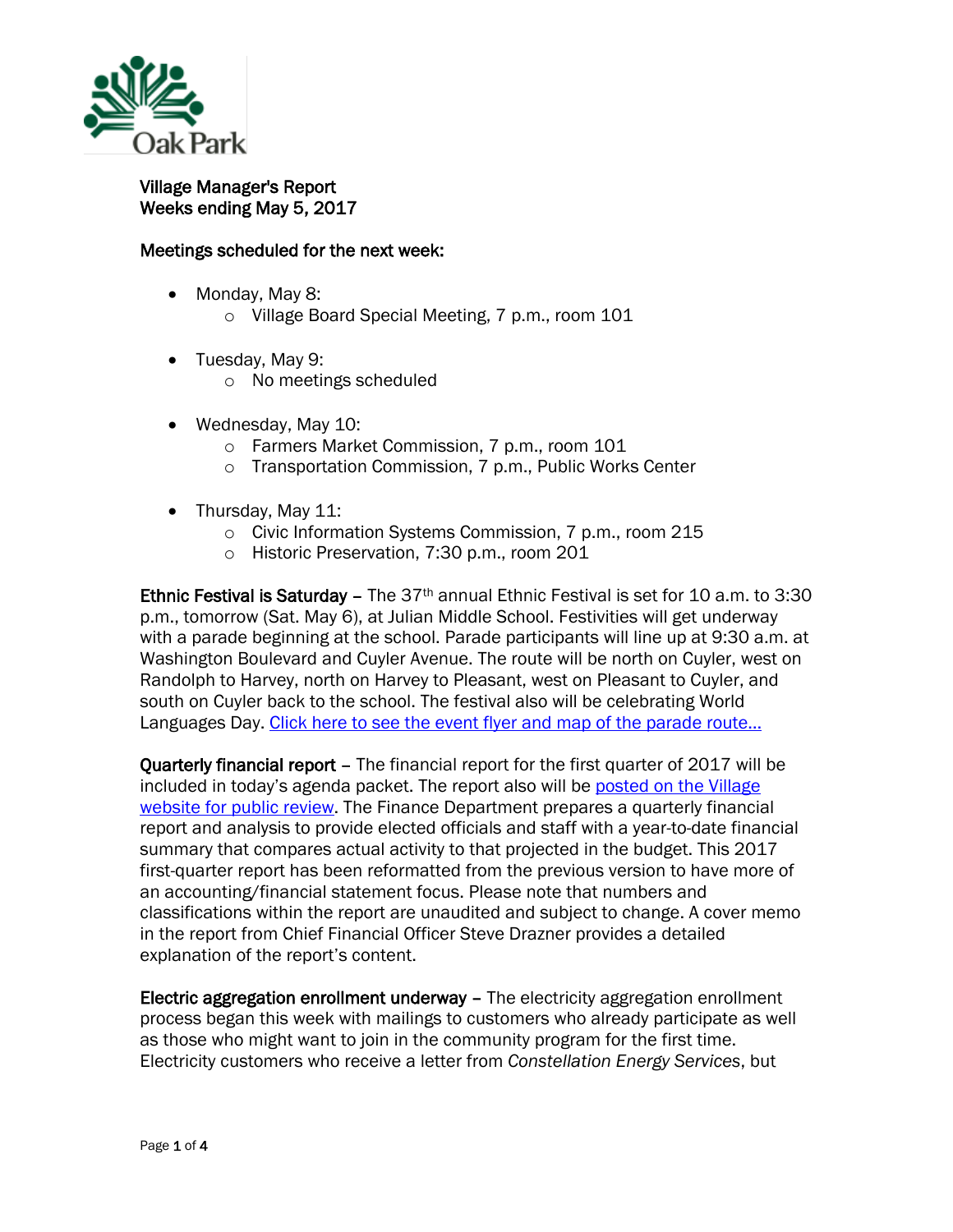already participate in the Village's aggregation program will be enrolled automatically after May 23, unless they choose to opt out by following the instructions in the letter. Electricity customers who use another power provider, but want to join the Village program, will need to follow the instructions in the letter and contact Constellation directly. [Click here to read more...](http://www.oak-park.us/news)

Vehicle sticker sales to begin – Sales of Village vehicle stickers for the 2017/2018 season begin next week as renewal notices go out Monday to the owners of vehicles registered to Oak Park residents. Every Oak Park resident who owns or leases a motor vehicle is required to purchase and display a Village sticker annually before July 15 to get the lowest rate. The rate increases by \$20 after the deadline and failure to display a valid sticker also could result in a \$75 ticket. A current vehicle sticker is needed to purchase a parking permit. Communications messages will encourage current sticker holders to renew online and new residents to contact Parking Services to purchase a sticker for the first time. Those who renew online also have the option to receive next year's renewal notice via email, eliminating the need for a paper notice sent by mail. The online renewal system will go live Monday. Information on this year's vehicle sticker program was [published in the current issue](http://www.oak-park.us/newsletters/may-2017/vehicle-sticker-sales-begin-month)  [of the OP/FYI newsletter.](http://www.oak-park.us/newsletters/may-2017/vehicle-sticker-sales-begin-month) The message will be disseminated periodically via all communications channels including social media right up until the deadline.

Comments sought for parking review – As part of the Village Board's comprehensive review of Oak Park's wide array of parking rules and regulations, public comments are being solicited via the Village website at [www.oak-park.us/whatdoyouthink](http://www.oak-park.us/whatdoyouthink) for Monday night's board meeting. This latest comment page focuses on standardizing overnight permit times and identifying potential new spaces using current restrictions on two of the Village's most traveled daytime commuter routes – Austin Boulevard and Harlem Avenue north of Division Street, the only Oak Park section of Harlem where the state allows on-street parking. These two sections of the Village share similar traffic patterns, but differ greatly in parking demand and regulations. The public is invited to review information related to the discussion topic, including a video, and post comments until noon, Monday, which will give staff time to share comments with the board prior to the meeting that evening. Comments are moderated to eliminate spam and any inappropriate language, but all comments posted to date are visible to all and will remain so as the study continues. Visitors to the page also can view comments related to the first meeting on signage.

Celebrating Building Safety Month – For the second year, the Development Customer Services Department is participating in **Building Safety Month**, a public awareness campaign to help individuals, families and businesses understand what it takes to create safe and sustainable structures. The public is invited to stop by Village Hall and pick up information regarding responsibilities when excavating, how to handle dealing with lead paint, backyard and pool safety, and a variety of other safety tips.

Page 2 of 4 Downtown construction update – Comcast began installing a fiber optic line this week to serve the Emerson redevelopment project and nearby businesses downtown. The project requires trenching through the intersection of Marion Street and North Boulevard, and boring under the Village parking just north of North Boulevard (Lot 10). Engineering Division staff worked with Comcast to plan the project so it would have minimal effect on parking. However, some traffic disruptions are occurring during construction hours, but flaggers are on hand to ensure the safe flow of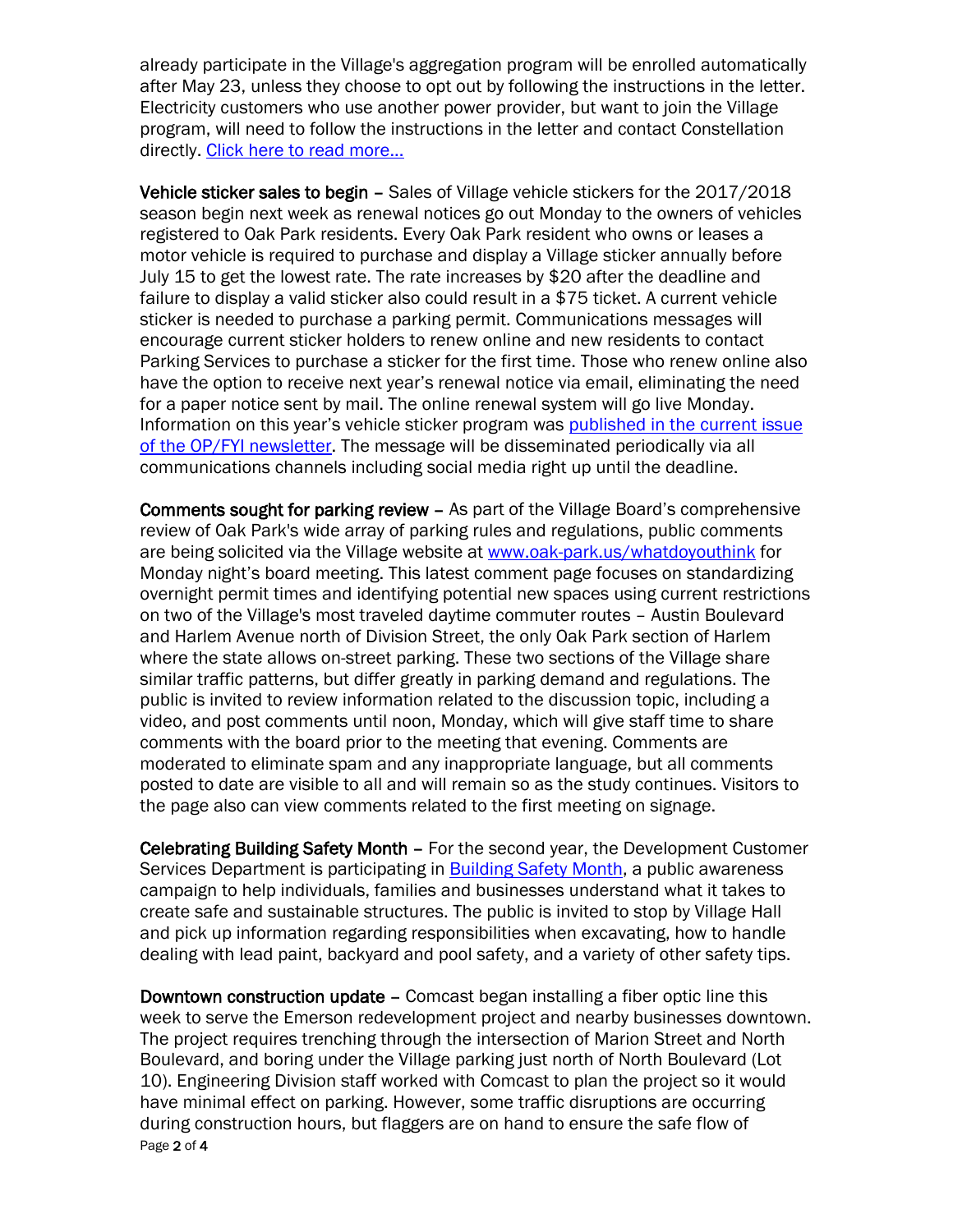vehicles. The work is scheduled to be completed by the end of next week. In other construction downtown, the underground work for street lighting at the Emerson project site is scheduled to being next week, but should not affect traffic on Lake Street.

Chicago Avenue construction update – With new concrete curbs and gutters in place on the north side of Chicago Avenue, work with shift next week to the south side as improvements continue between Harlem and Belleforte avenues. Work on the remaining permanent street striping also is scheduled to begin next week from Belleforte east to Austin Boulevard. This is the final phase of the complete resurfacing of Chicago Avenue from Harlem Avenue to Austin Boulevard that began last year.

Water/sewer/alley improvements - Water main replacement began this week on Taylor Avenue between Harrison and Flournoy streets. Once the work is completed, crews will replace individual residential water lines and transfer them to the new to the new main. Crews hope to wrap up the work prior to the [What's Blooming on](http://oakparkartsdistrict.com/street-events/whats-blooming-on-harrison/)  [Harrison](http://oakparkartsdistrict.com/street-events/whats-blooming-on-harrison/) festival set for Sat., May 20. Underground drainage improvements continued this week on alley segments under construction, while pavement removal continued on the alley north of Augusta Boulevard between Kenilworth and Grove avenues. Four more residents within the project's boundaries have opted to have their private garage aprons replaced as their alleys are reconstructed, bringing the total of participants to 28.

Public Works activities - Street Division crews moved planters and began preparing sites for the art to be displayed in the annual outdoor sculpture walk, which will be held this year in the Arts District along Harrison Street. Crews also began installing the new parking regulation signs as part of the pilot program to clarify and simplify messaging. Water & Sewer Division crews repaired a sink hole at 220 N. Kenilworth Ave. and a fire hydrant damaged in a vehicle accident at 1116 Garfield St. Crews also patrolled streets during the heavy rains, clearing sewer inlets as needed to minimize street flooding. Forestry contractors continued removing damaged and diseased parkway trees, landscaping and removing stumps at various locations. In-house Forestry crews focused on caring for newly recently planted young trees, including removing any remaining burlap root coverings and attaching watering bags.

Employee news – Long-time Village employee Fred Gutierrez is the new Building Maintenance Contract Coordinator. In his new role, Fred will oversee all maintenance contractors and vendors, and provide oversight to all building maintenance and repair projects. His role also entails managing building maintenance supplies and materials. Fred, who brings more than 35 years of experience as a building maintenance professional to the job, has been with the Village since 2001. He has worked in both the Building Maintenance and Water & Sewer divisions of the Public Works Department. Five new Police officers were hired this week, two of whose academy training was waived because they are already state-certified police officers in the Village Stickney. Joining the department to immediately begin Oak Park's 18 week training and evaluation program will be Sean Piondexter, who has been a certified police officer since 2012, and Richard Foytik, an Oak Park resident, who has been a certified police officer since 2013. Kamile Sutaite, who has a bachelor's